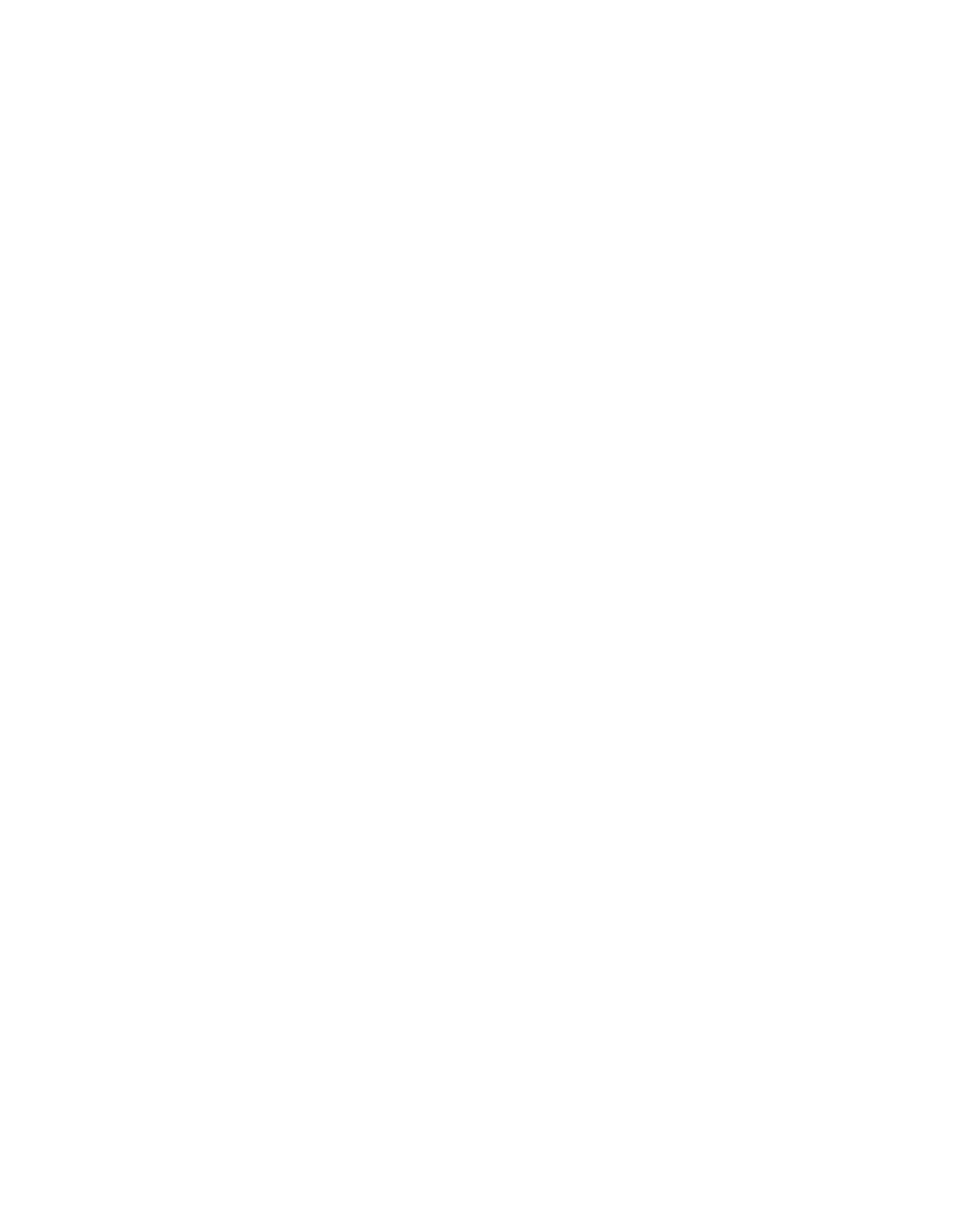## *Table of Contents*

| Volume 1A: 1941; June-September 1943; 1944-1945; 1947-1951; 1953; 1957; 1960- |  |
|-------------------------------------------------------------------------------|--|
|                                                                               |  |
| Volume 1B: 1955-1956; March 1963; April-December 1964; 1965-1966  8           |  |
|                                                                               |  |
|                                                                               |  |
|                                                                               |  |
|                                                                               |  |
|                                                                               |  |
|                                                                               |  |
|                                                                               |  |
|                                                                               |  |
|                                                                               |  |
|                                                                               |  |
|                                                                               |  |
|                                                                               |  |
|                                                                               |  |
|                                                                               |  |
|                                                                               |  |
|                                                                               |  |
|                                                                               |  |
|                                                                               |  |
|                                                                               |  |
| Volume 21:2000; 2001                                                          |  |
| Volume 22: 2002; 2003                                                         |  |
|                                                                               |  |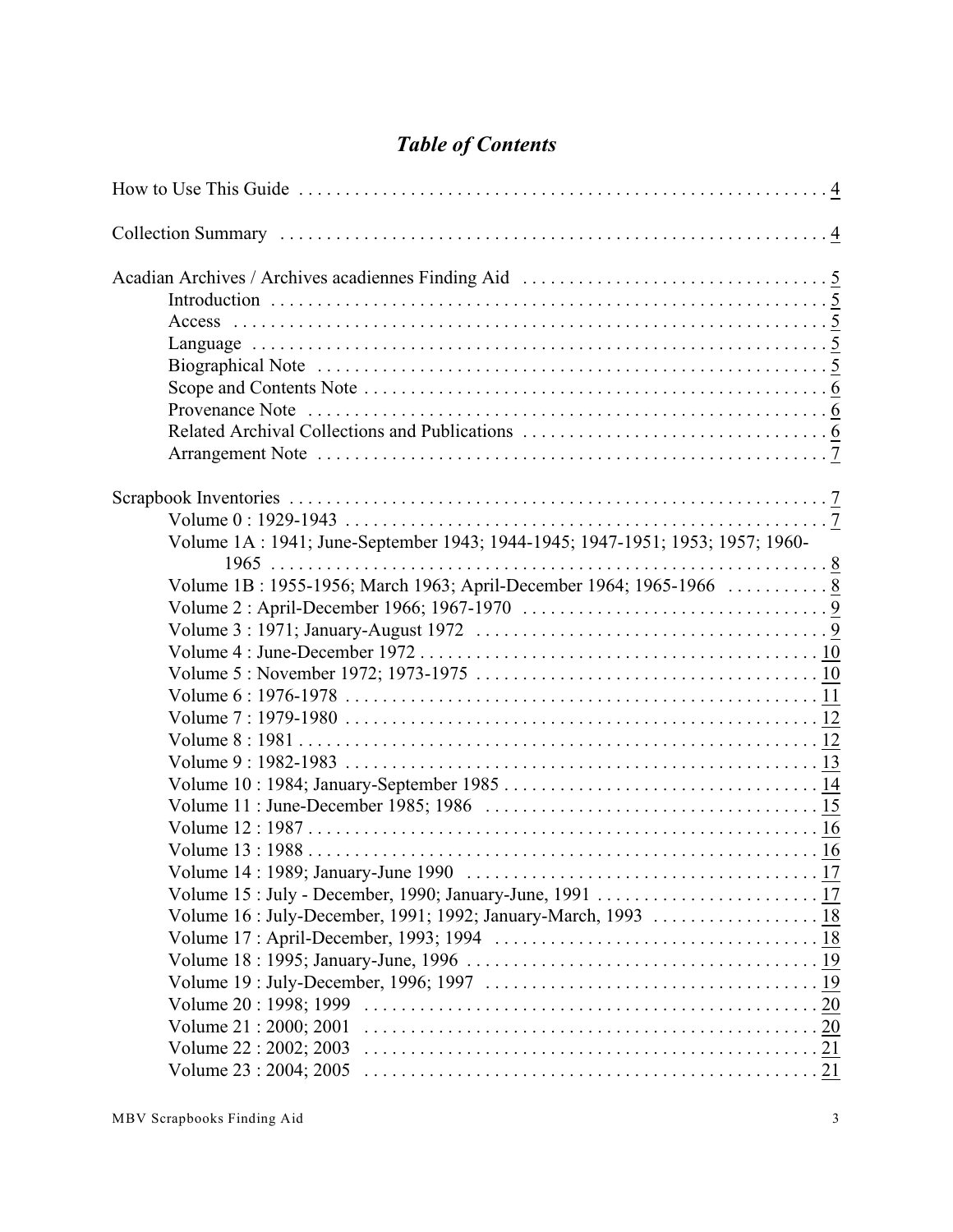# <span id="page-3-0"></span>**How to Use This Guide**

This collection consists of copies of a variety of different kinds of primary documents collected in scrapbooks by Van Buren resident Marcella Bélanger Violette. The documents were meticulously duplicated by Holly Ramsdell Violette.

Given the nature of this collection, you may wish to begin by reading the Summary on this page, which gives an overview of the collection. Next, a study of the Biographical Note on Marcella Bélanger Violette (beginning on page 5) would probably be helpful.

Once you're grounded with an overview of Mrs. Violette's life and the provenance of this collection (additional information on provenance appears in the Provenance Note on page 6), the Scrapbook Inventories should be a guide to specific items of interest. These Scrapbook Inventories contain partial item-level inventories of the documents which comprise this collection; they begin on page 7.

# <span id="page-3-1"></span>**Collection Summary**

This finding aid provides information about Marcella Bélanger Violette's 25 scrapbooks with over 3000 pages which cover the time period from 1920 through 2005. A wide range of topics are included in the collection with key areas being: the town of Van Buren, the Saint John Valley, Franco-Americans, the Acadians, Bilingualism, Education, Politics, St. Bruno's Church in Van Buren, the Marist Fathers, the Good Shepherd Sisters, the Allagash Wilderness Waterway and the Violette family. Each volume is filled with photos, newspaper articles, letters, cards, telegrams, postcards, brochures, and other items Marcella carefully selected for inclusion. Researchers studying on any of the main topics areas and the general public simply browsing will benefit from this unique resource.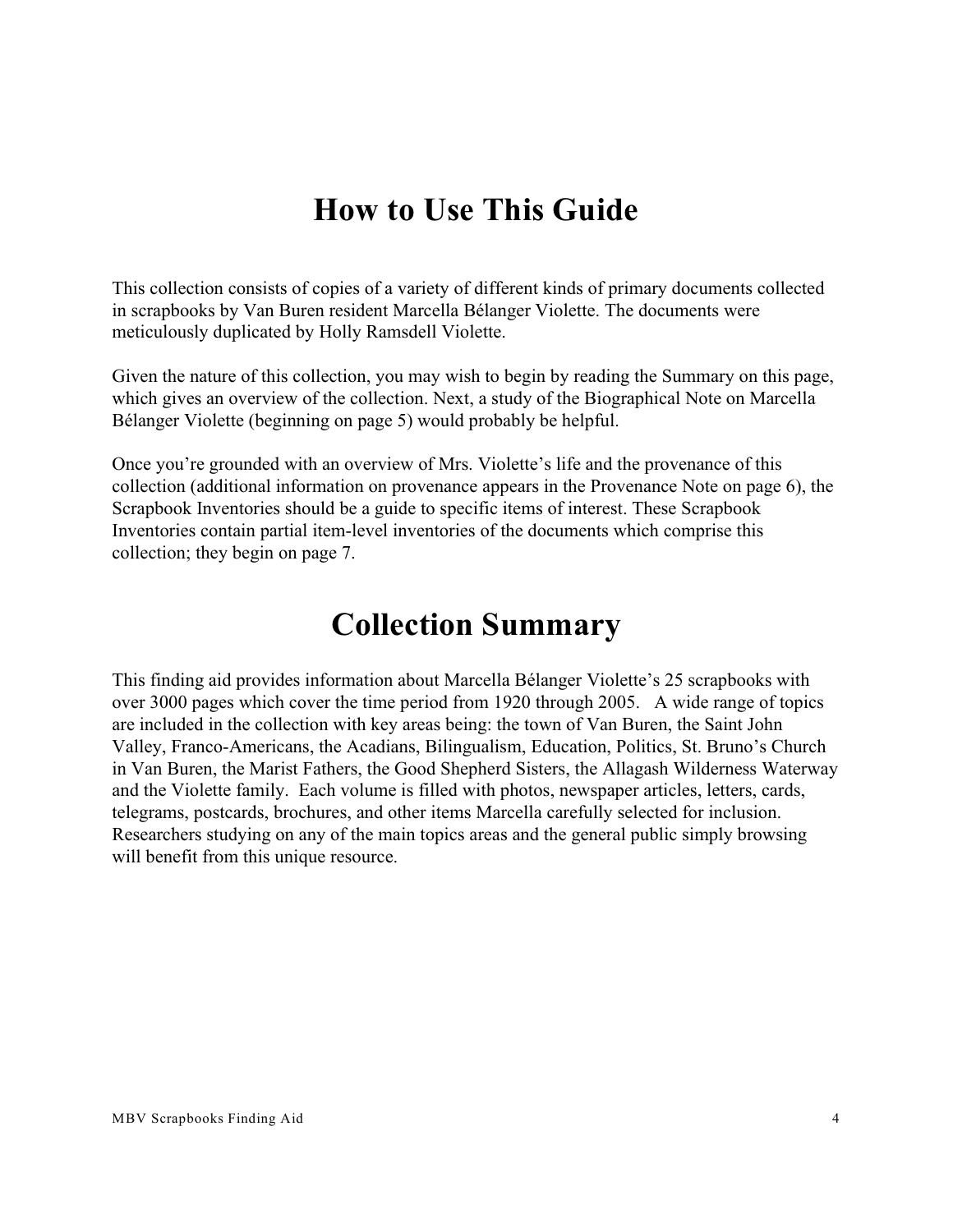# <span id="page-4-0"></span>**Acadian Archives / Archives acadiennes Finding Aid**

## *Marcella Bélanger Violette Scrapbook Collection*

*Provenance*: Collected by Marcella Bélanger Violette *Accession No.*:

*Collection Title*: Marcella Bélanger Violette Scrapbook Collection

Shelflist Nos.:

*Physical Characteristics / Condition*: Reproductions / Excellent

*Quantity*: 25 volumes, over 3000 pages

*Date Range*: 1920 - 2005

<span id="page-4-1"></span>**Introduction**. This collection consists of a miscellany of documents relating to the lifetime of public service of Marcella Bélanger Violette of Van Buren, ME, collected by Mrs. Violette during her lifetime and archivally preserved by Holly Ramsdell Violette. Marcella Bélanger Violette not only lived a life of public service but has provided a valuable resource in her collection of scrapbooks for generations yet to come. These scrapbooks provide a rich account of a vibrant St. John Valley, an Acadian people proud of their heritage, a people yearning for access to education, a people with strong family and religious beliefs. Through the hard work of her family to reproduce these scrapbooks in archival format, Marcella's love of "her Valley, of her People" continues on.

<span id="page-4-2"></span>**Access**: There are no restrictions on access to this collection.

<span id="page-4-3"></span>**Language**: French and English

<span id="page-4-4"></span>**Biographical Note**: Marcella Bélanger Violette was born and raised in Van Buren, Maine. She married Elmer Violette and became the mother of five children (Dennis, Marc, Paul, Louise, and Tom). She highly valued education receiving her B.A. from The College of New Rochelle and an M.A. in French and English from Boston University. In 1953 she earned her Ph.D. from L'Université Saint Louis Maillet, Edmundston, N.B. Marcella was the first St. John Valley woman to receive a doctoral degree. Her dissertation entitled, "French influence in the St. John Valley" would become part of her life's work to celebrate and promote her Franco-American and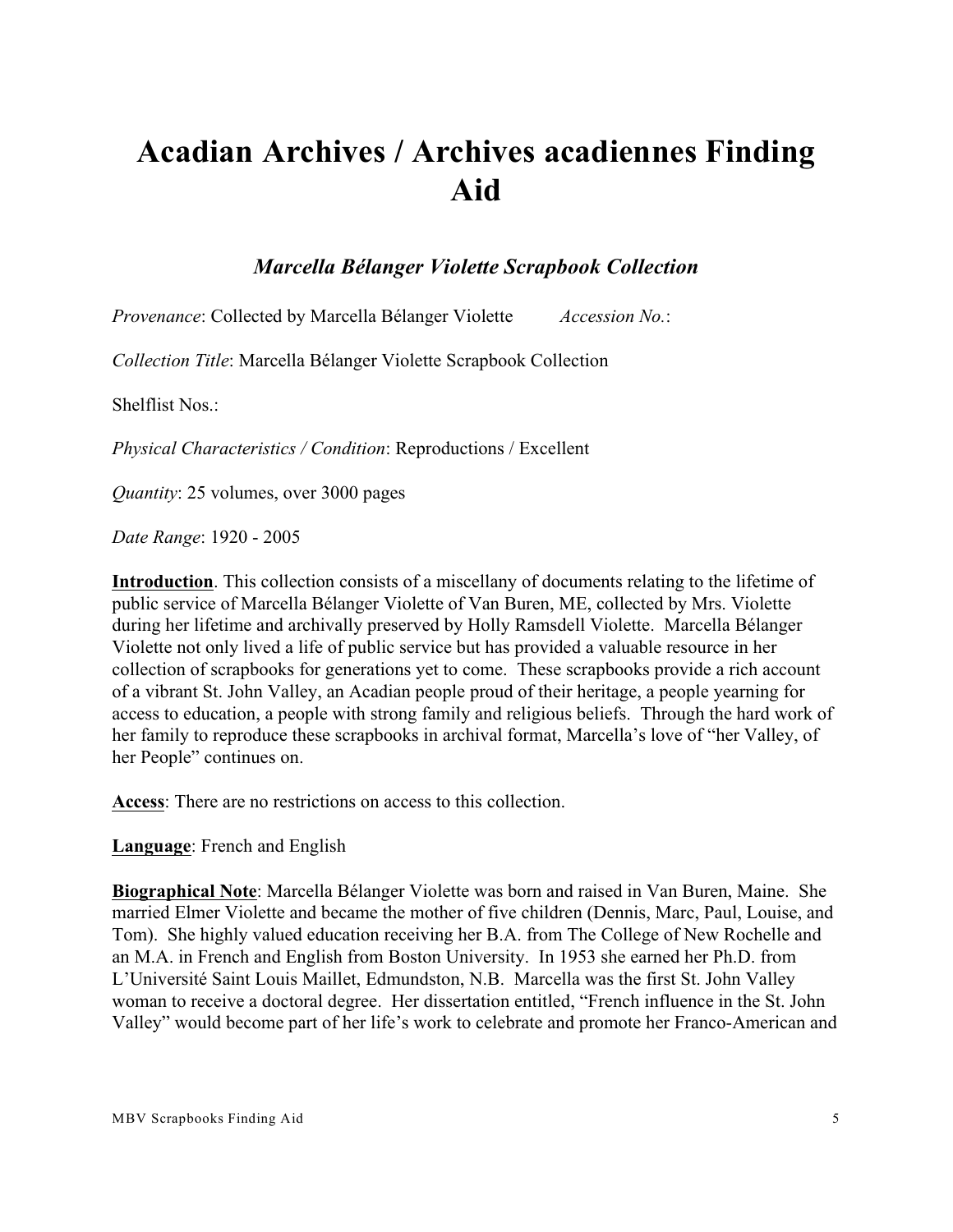Acadian heritage. In addition to her advocacy of the culture and language of the St. John Valley, she was a teacher and lecturer on family life and the role of women in society.

Marcella served on several state and local committees including: State Commission on Higher Education: Status of Education in Maine, State Study Committee on Financing of Post Secondary Education, University of Maine Committee on Human Equality, Maine Legislative Advisory Commission on Maine-Canadian Relations, Acadian Archives/ Archives acadiennes Advisory Committee (University of Maine at Fort Kent), Advisory Board of the St. John Valley Bilingual Program (Title VII), Advisory Council to "Wellspring" - an Aroostook County Humanities Project (University of Maine at Presque Isle), Director of "Heritage Vivant", and the Van Buren District High School Parents Advisory Council.

She was highly active in the Roman Catholic Church including the Finance Council of the Catholic Diocese of Maine; Diocesan Human Relations Services, Delegate to "Call to Action" Conference, President of Northern Maine Council of Catholic Women, Chair for 15 years of the Parish Christian Family Movement, and Religious Education Teacher.

In addition, she participated in the National Institute of Education Conference on Multicultural Education, was a consultant for the Maine State Library project "Chez-Nous" the Saint John Valley, was a member of the New England-Atlantic Provinces-Quebec Association, and received an honorary Doctorate of Humane Letters from the University of Maine at Fort Kent.

<span id="page-5-0"></span>**Scope and Contents Note:** The items in this collection were gathered throughout Mrs. Violette's lifetime and archivally duplicated by her daughter-in-law, Holly Ramsdell Violette.

Materials in this collection include newspaper articles, church programs, photos, letters, cards, telegrams, postcards, brochures, and other items.

This collection will be of interest to historians, politicians, educators, St. John Valley and Maine residents, and others.

<span id="page-5-1"></span>**Provenance Note**. The documents in this collection were created by a variety of entities and by private citizens. They were gathered by Marcella Bélanger Violette and included in her scrapbooks, then preserved archivally by Holly Ramsdell Violette.

<span id="page-5-2"></span>**Related Archival Collections and Publications**. There are two publications in the Archives' reference library which relate to Marcella Bélanger Violette:

F29.M2 B4 1953 [Fr] Bélanger-Violette, Marcella. Le fait francais au Madawaska American. [s.l. : s.n.], 1953. This volume is Marcella Bélanger Violette's dissertation written as required for a PhD from L'Université Saint Louis Maillet, Edmundston, N.B.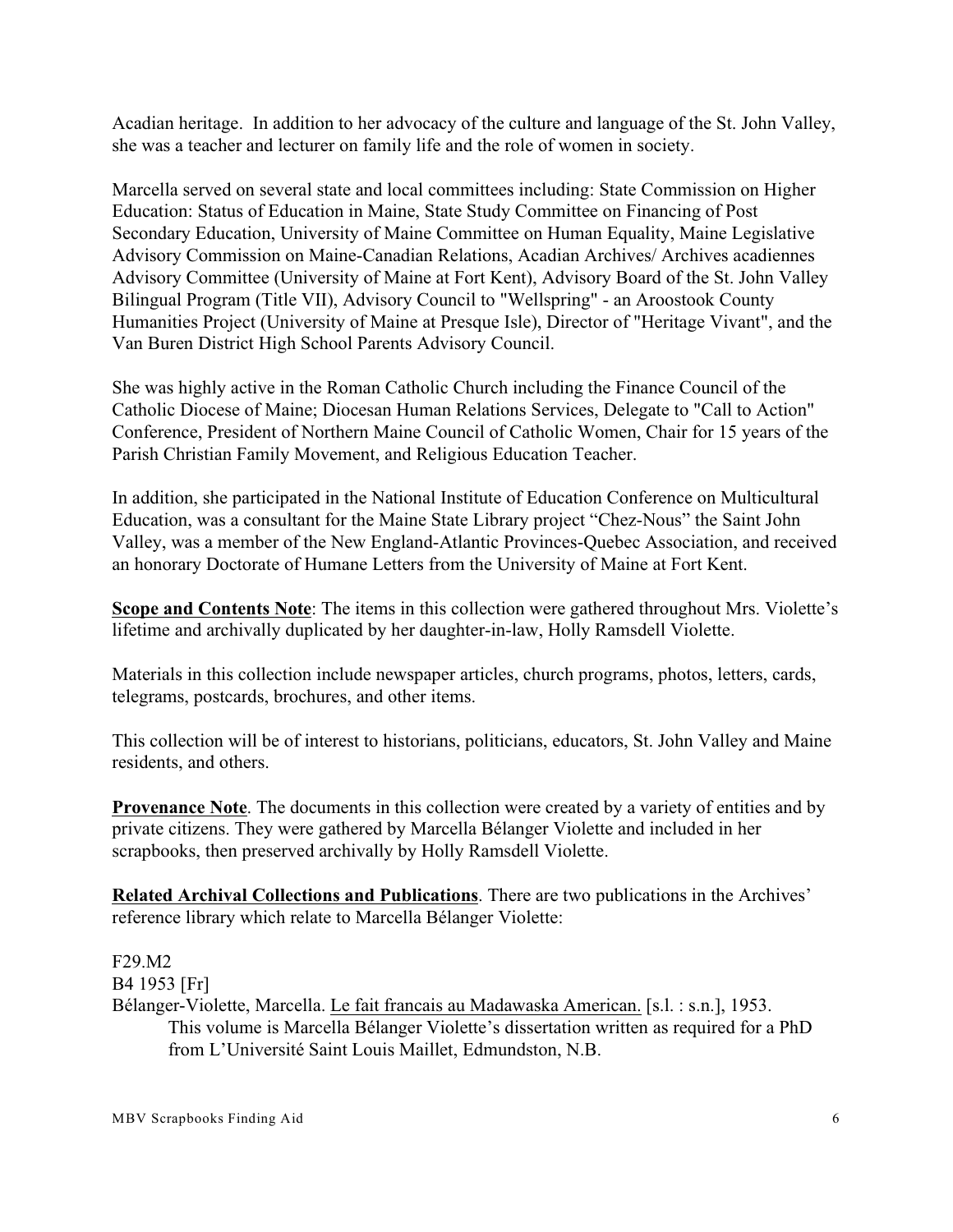F1038

.C66 1972

Conference on the French in New England, Acadia, and Quebec (1972 : University of Maine at Orono. The French in New England, Acadia, and Quebec. Orono NEAPQ Center, University of Maine at Orono [1973]. The volume contains the article "The Franco-American To-day: The St. John Valley" by Marcella Bélanger-Violette.

AOHP Disk 129/148 Marcella Bélanger Violette Aroostook County Oral History Project Maine Folklife Center: University of Maine

AOHP Disk 127/148 Elmer Violette Aroostook County Oral History Project Maine Folklife Center: University of Maine

MCC:92-00006 AA0058 "Maine Acadian Cultural Survey" Conversation with Marcella Bélanger Violette and Elmer Violette at their home in Van Buren, ME. [MAP-RB-A008]

<span id="page-6-0"></span>**Arrangement Note**. The materials in this collection are presented in 25 volumes. For partial item-level inventories of each scrapbook, see the Scrapbook Inventories on pages 7 through 21. For an Index, see http://www.umfk.maine.edu/archives/violette.

## <span id="page-6-1"></span>**Scrapbook Inventories**

## <span id="page-6-2"></span>**Volume 0 : 1929-1943**

Marcella photo, St. Agatha, 1929 Marcella report card, St. Agatha, 1930 Marcella music certificates, 1931-1936 Marcella graduation grade 8 Sacred Heart School 1935  $50<sup>th</sup>$  wedding anniversary, Mr. & Mrs. Lucien Bélanger, 1937 Marcella Dominion College of Music Exam, 1935 St. Bruno's  $100<sup>th</sup>$  anniversary, 1938 Marcella High School Graduation, Sacred Heart, 1939 Notre Dame de La Sagesse Convent, October 2003 Marcella CNR College Schedule, 1939 Marcella Western Union Valentine from Elmer 1941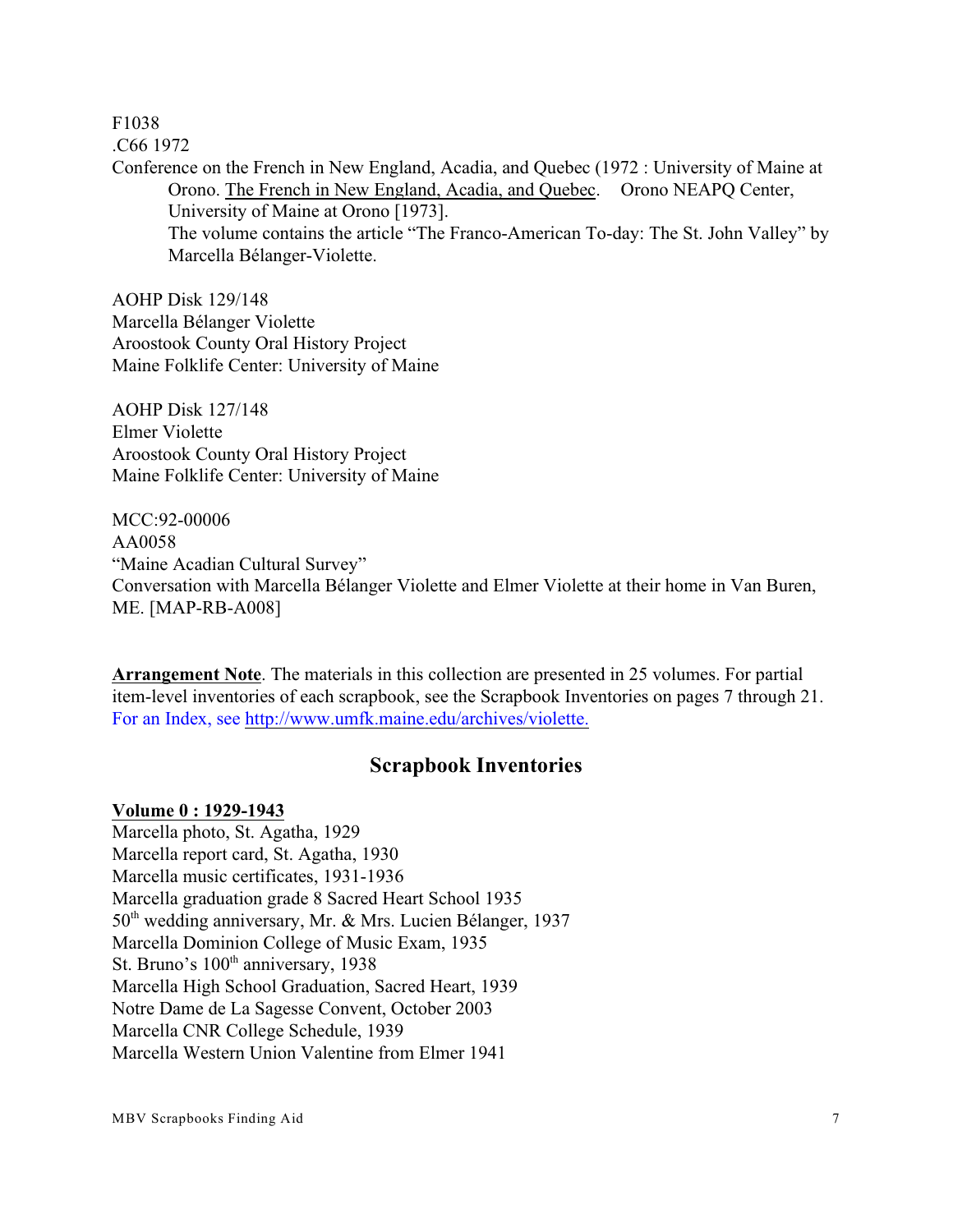## <span id="page-7-0"></span>**Volume 1A : 1941; June-September 1943; 1944-1945; 1947-1951; 1953; 1957; 1960-1965**

CNR, BU, PD.D. Marcella Teaching at Stearns Boy's High School, 1944 Marriage Marcella and Elmer Elmer's Service years Elmers H.S., Ricker, & BU Graduation Elmer running for legislature and senate Early Sirois family photos, Cecile Belanger family Elmer admintance to Maine Bar Marcella in Maine's women Catholic council Elmer sworn in as municipal judge Beginning of Van Buren Hospital Book club Violette children photo's Marcella study group Vital Violette funeral Emile Bélanger funeral Older Violette family photo's 1st Van Buren Public Library

## <span id="page-7-1"></span>**Volume 1B : 1955-1956; March 1963; April-December 1964; 1965-1966**

Velma Frank Father John J. Bouchard departs Mark, Paul, Dennis, Louise 1955-1969 Photos Elmer Violette for State Senator 1964 Inauguration of Lyndon B. Johnson, 1965 Vital Violette dies, 1965 Family photos (Exias Violette, Vital Violette, Marie Cormier Violette, Elmer, Adelaide, Lloyd, Estelle Bosse, Cyprieu Bosse and Ozithee Levesque) CCD Institute 1963 Dedication of the Saint Francis Elementary School, 1965 Brenda Barker Day Paul Violette honorary page, 1965 Sears open in Van Buren, Jan 1966 Allagash Waterway 1966 Marist, 1965 Dickey Project New post office Madawaska, 1966 Elmer runs for U.S. senate Area Court Dedicated at Van Buren 1966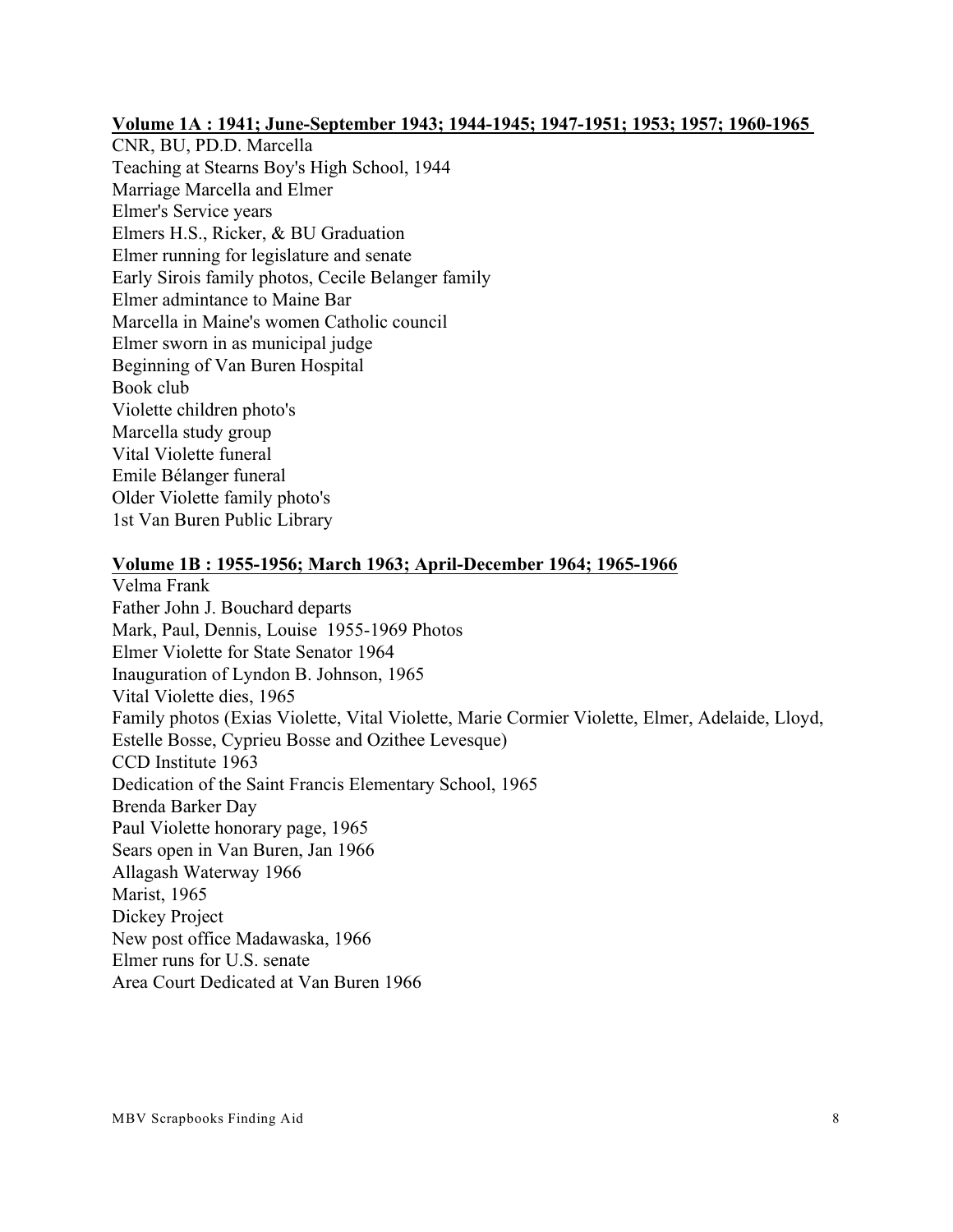#### <span id="page-8-0"></span>**Volume 2 : April-December 1966; 1967-1970**

Elmer wins primary, 1966 Elmer Campaigns Allagash Hubert Humphrey Robert Kennedy PUC. Kenneth Curtis Christian Family Movement, 1967 & 1968 Macella lecture at JFK College on the Acadians Edward Muskie TV effect on Language, 1969 Senior Citizens Center at Van Buren Opened Dennis BA at Boston University Institute on Religious Education, 1969 HEP Report (UMFK) Van Buren class of 1939 Grand Isle/Lille Centennial

## <span id="page-8-1"></span>**Volume 3 : 1971; January-August 1972**

Inauguration Kenneth M Curtis Annie S. Madore Joint Standing Committee on Natural Resources Presque Isle BPW (1971) Dennis Vietnam (1971) Van Buren Young Democrats Land-Use Lobby Mark H.S. graduation Elmer runs for Second Congressional District Otto Luening, opera Evangeline Silver Anniversary Advisory Commission for the study of post-secondary education in Maine Le Pere S. Larouce Norma Jean Lapierre 1969 Susan Smith 1970 Keegan post office closes 1971 National Legislative Leaders Convention National Honors Society 1971 Maine Land Use Regulation Commission (LURC) Cecile Sirois Bélanger 1971 Conference on the French in New England, Acadia and Quebec French Lecture at UMO St.Agatha High School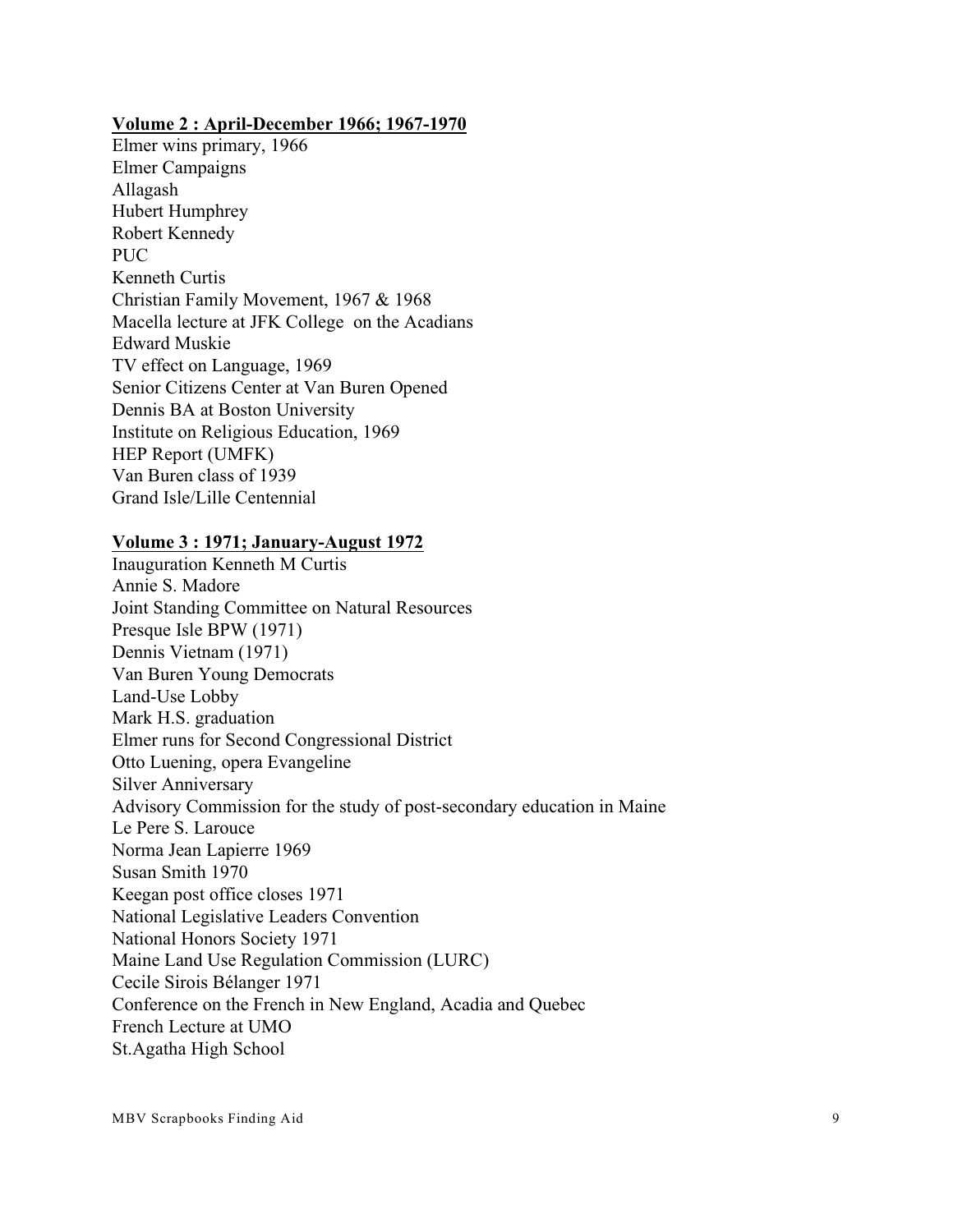Edward Muskie Humanities Council Democratic National Convention 1972 Sargent Shriver George McGovern Maine Democrats Emile Bourgoin dies 1972 "Little Museum" St. David

#### <span id="page-9-0"></span>**Volume 4 : June-December 1972**

Elmer For Congress Island Falls Sesquicentennial Celebration Frenchville airport opens McGovern Muskie National Energy Policy Rural Area Assistance Campaign 72 Interview Curtis Maestros Demo Rally Tax Reform Elmer Violette Resume 1972 "Wellspring" Events Lumbering: how it was Inauguration of St. Leonard Bridge, Van Buren Caribou Bilingual Program FAROG Franco-American Resources and Opportunity Group Bilingual Conference to be Held in the Valley Heritage weekend Van Buren Dennis Violette Fr. Dumais & Western Samoa Interview with Elmer Violette opening of Van Buren Sewer Plant

#### <span id="page-9-1"></span>**Volume 5 : November 1972; 1973-1975**

Lyndon Johnson dies 1973 title VII Skinner Settlement Hodsdon's Store Bilingual Education Van Buren Public Library Franco-American Communication Conference 1973 BPW - State Convention Valley Churches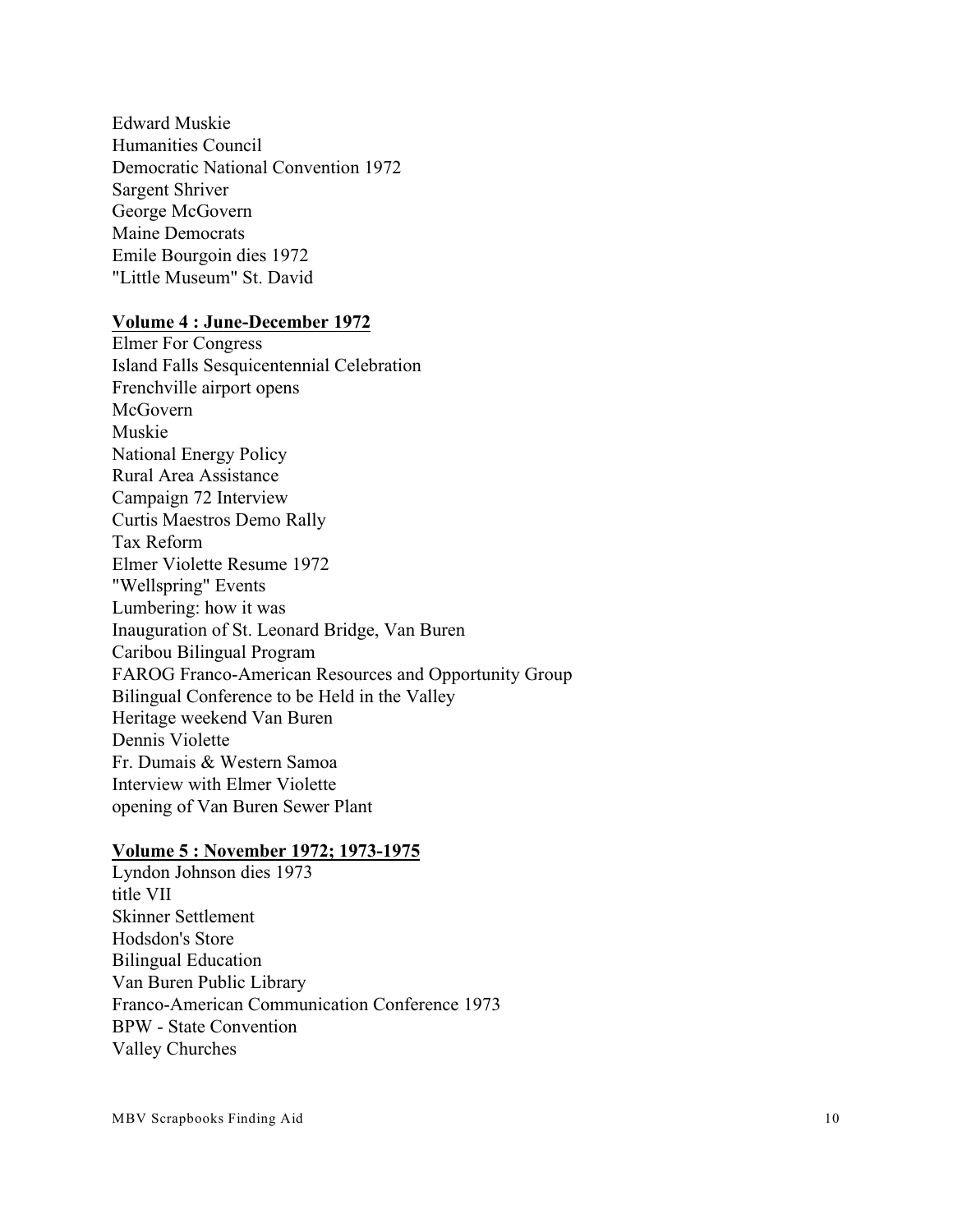Paul H.S. graduation 1973 International Bridge falls in Van Buren John Martin Elmer Violette named Judge Pat Crowley dies co-founder of Christian Family Movement "Le Tante Blanche Historic Museum" Dr. Adelard Savoie, retires Univ. of Moncton president Amaranthe J. Michaud historian dies Fr. Parent Fort Kent is flooded 1974 Dennis Violette: Canadian Affairs Assistant Cecile S. Bélanger dies 1974 Acadian Village Taking Shape New use for abandoned railbeds Kings Landing 1974 Sr. Mary Priscilla died 1974 Explanation of Thanksgiving to the French Quebec rebuilds its past Frank J. Murray George Mitchell Martin House Speaker Marcella Keynote speaker YMCA Van Buren sports clippings Project Director for French Canadian and Franco-American Affairs UMO "Christian Women Becoming" New County courthouse dedicated

#### <span id="page-10-0"></span>**Volume 6 : 1976-1978**

Valley Biculturalism grows Louise graduates from H.S. 1976 Rite for Commissioning a Minister J. William Johnson leaves the SJV Times Fleeing Acadians found refuge in St. John Valley Mt. Carmel Dedicated Bicentennial Festival & Dedication of the Acadian Village "La Bonne Aventure" Dennis Violette joins Seven Islands 1976 Dedication of new educational facilities Van Buren Diocese of Portland - "Call to Action" Van Buren sports clips Sr. Blanche Violette dies 1977 Estelle B. Violette dies 1977 Paul graduates UMO 1977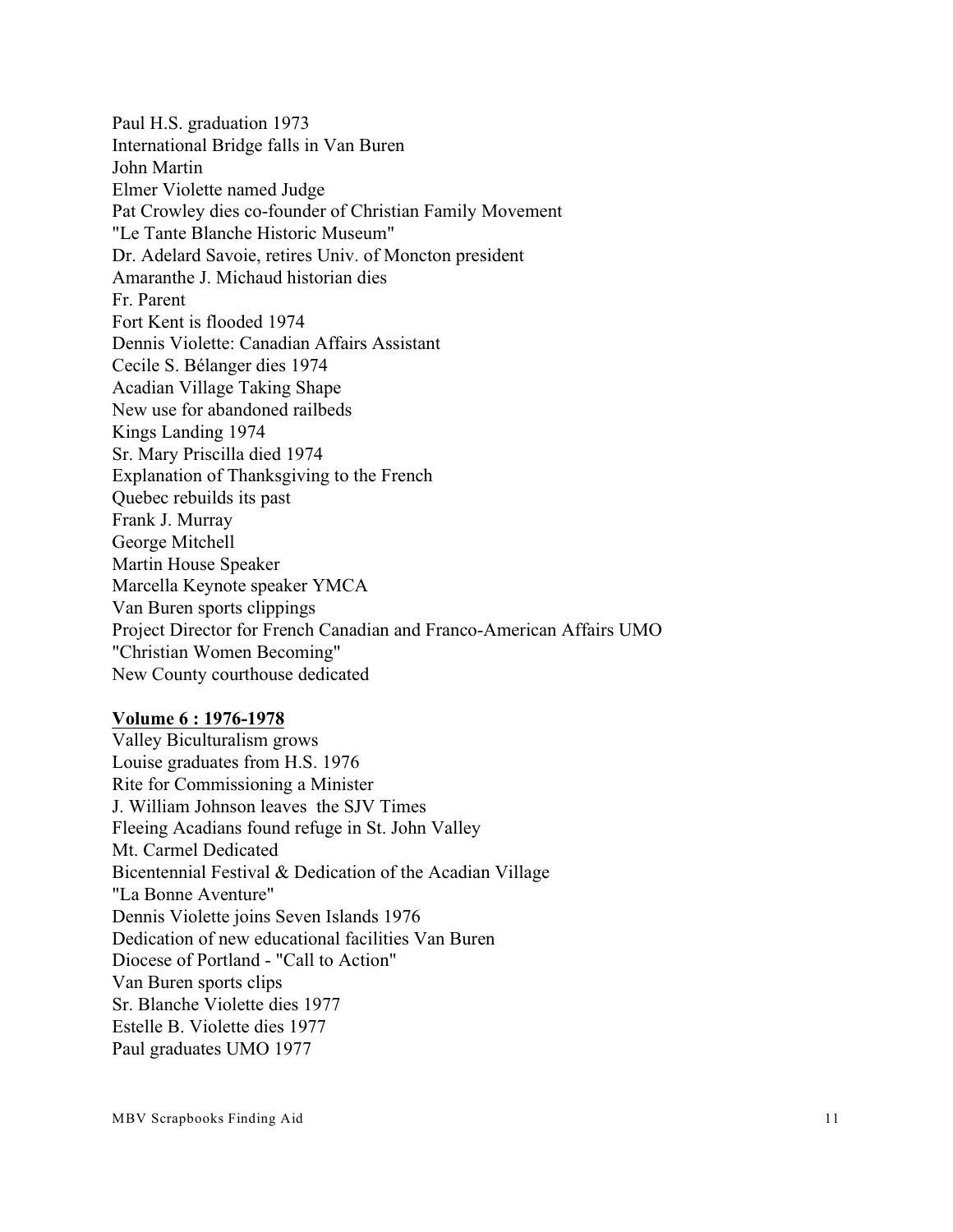Acadian Village chapel Julia Cecile Violette born 1977 Paul Violette get Democratic nomination in Van Buren Advent parish celebration P. Violette State Rep. Jimmy Carter 100th anniversary. Of UMFK Franco - Americans - Bates College Family photos 1978 Early Van Buren industry Senator Patrick Therriault Tom graduates H.S. 1978 Trip to France

### <span id="page-11-0"></span>**Volume 7 : 1979-1980**

State Rep. Paul E. Violette Violette Family Association Violette Reunion Adrian Beaulieu ordained Pope John Paul II Mark graduates UMO 1979 Louise at New Rochelle Christmas photos 1979 Acadian Festival Week Rosalynn Carter at Van Buren Community Center Potato farmers block 8 border points Paul V. runs for senate Bishop orders closing of John Bapst High Muskie Blaine House Conference on families Sisters of St. Martha Village historique acadian Boarding home owners Van Buren Coldest spot

#### <span id="page-11-1"></span>**Volume 8 : 1981**

Elmer Sworn in for a second term on Maine's Superior Court Bill to aid boarding homes Iranian hostages freed 1981 Ronald Reagan takes oath James Carter Saturday beans a sacred tradition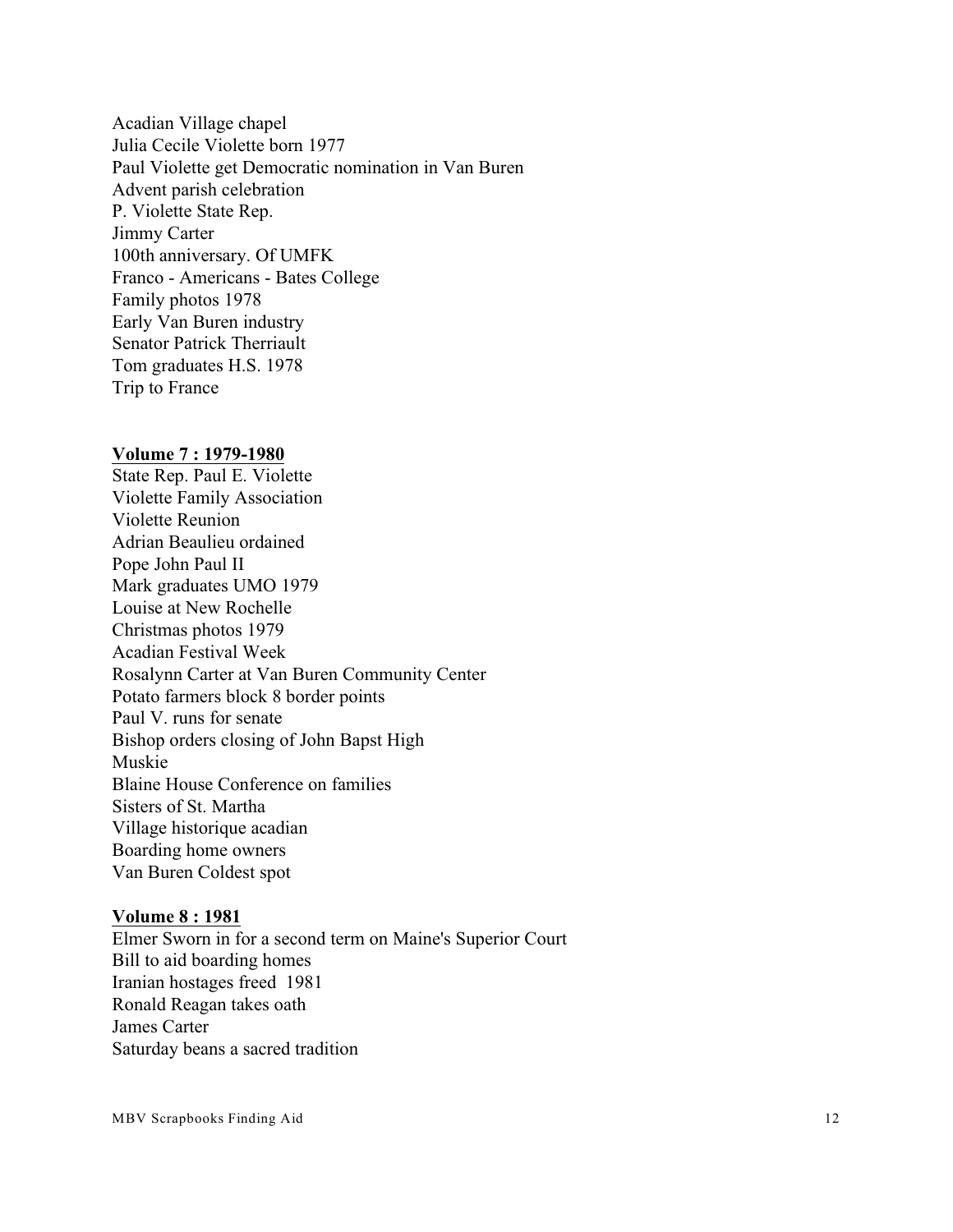Bay Chamber Concerts French government seeking ways to preserve language Noteworthy superior court decisions "Confest" Activities (UMFK) Daylight savings 1981 Phillip E. Parent ordained priest Gerald N. Levasseur Scholarship Trust Fund Pope John Paul II Frank Murray ordained priest Acadian Architecture Evident Violette Reunion Dedication of Francois Violette Memorial and mini-park The Legend of the Violet Van Buren Centennial Ste Agathe Convent Joseph E. Brennan Man called cyclone (Clemuel Violette) William Fortin dies Romeo Boisvert Portland Symphony Orchestra Oil shut-off predicted in U.S. pullout Political Boundaries Fade away in Cross-Border Community

#### <span id="page-12-0"></span>**Volume 9 : 1982-1983**

Inauguration of Joseph Brennan Quake strongest in region 1982 The Emergence of the Franco Americans Pay Hike sought for legislators Winning with Women Violette traces path to state Good Shepherd Sisters of Quebec 1882-1982 Aroostook priests speak out on threat to family farms First camera coverage of court judge success (1982) library dedicated to Gerald N. Levasseur Tom graduates UMF 1982 Management and prevention of chronic obstructive pulmonary disease (COPD) Exhibit explores St. John Valley - Chez - Nous Focus on men on the bench Paul Violette seeking re-election Glenn R.J. Ouellette for State Senate Sister Arlene Violet is nominee for attorney general in R.I. Sister Saint-Alphee (Bernadette Laliberte) Violette reunion set for France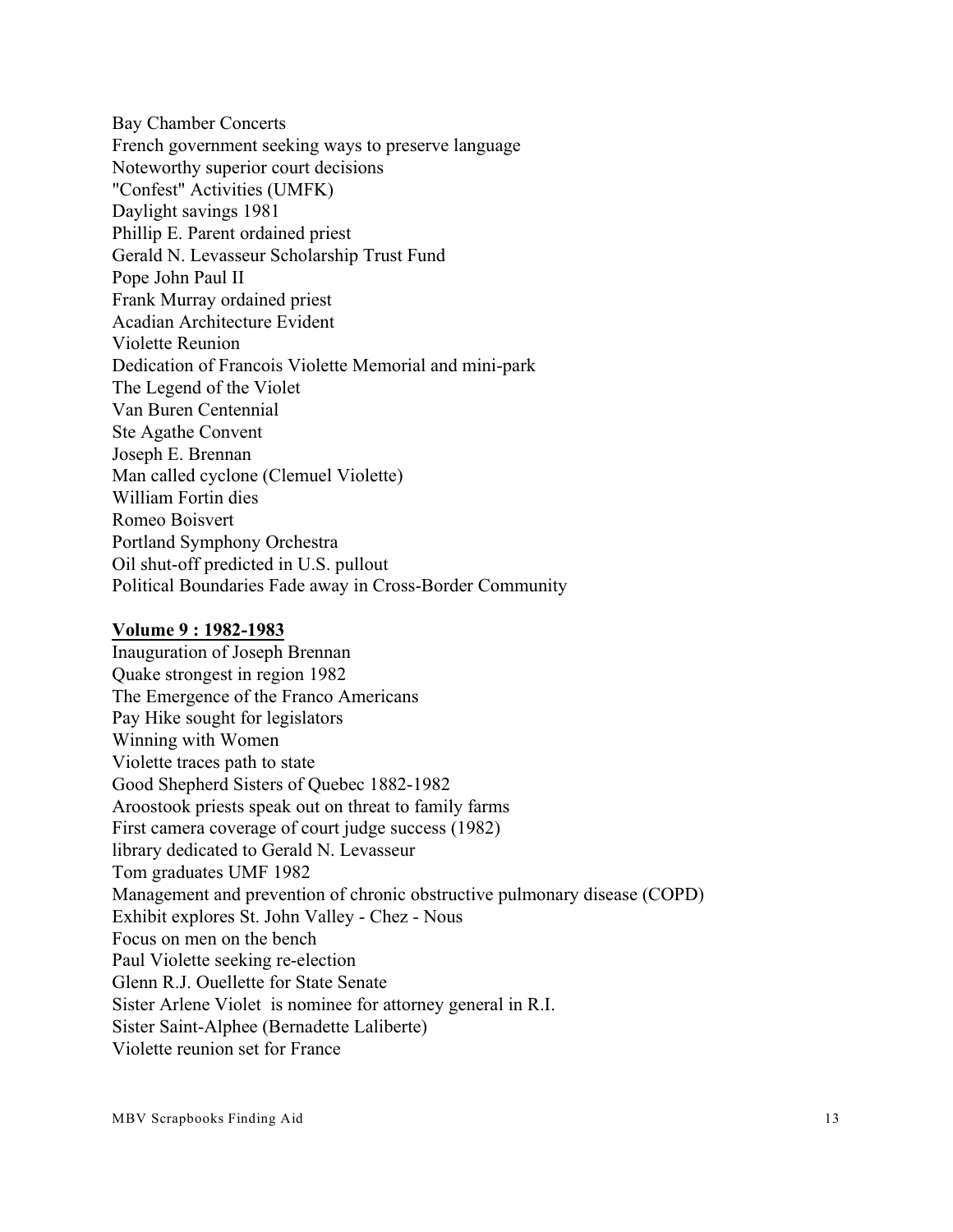Maine, Canadian politicians gather Tom Violette project director for the " Aroostook County Smoking Reduction Project" Hotel Morneault, Fort Kent 1905 Dedication Le Center d'Heritage Franco-American Lewiston Maine Easter Banners at St. Bruno's Court action sets precedent for handicapped Forbes calls computer the key Maine House Boundaries 1983 Bishop Proulx celebrates 25 years Rev. Euloge J. Laplante dies Pope John Paul II Brennan names education panel Father Henri Nouwen on Nicaragua Biker travels 2,000 miles through Canadian Maritimes Lille museum

#### <span id="page-13-0"></span>**Volume 10 : 1984; January-September 1985**

Maine Supreme Judicial Court 1984 Brennan Discusses Alcohol Use Among Teens Brennan discusses future of teaching in Maine Andre Nemo, French diplomat visits St. John Valley UMFK distinguished service award 1984 Democratic Convention UM School of Law Paul Violette 1984 Marist Centennial in Van Buren Acadian Festival 1984 Status of Education in Maine Violette Association 1984 Pope John Paul II Acadian Conference St. John Valley Renovated church in St. Agatha rededicated 1984 Dale Curry, Cross Country walker to end trip at Van Buren Festival Cape Elizabethans visit the Valley Paul Violette wins Senate majority leader 1984 Studying the politics of the state's geography 112 Legislature to consider more then 2,000 bills Van Buren residents reject proposal to buy mill Nuns recall flight from Nazi-occupied France Van Buren sports clips Gail Bélanger Jim DiFrederico dies Violette appointed to banking panel Problems continue for St. John Valley courts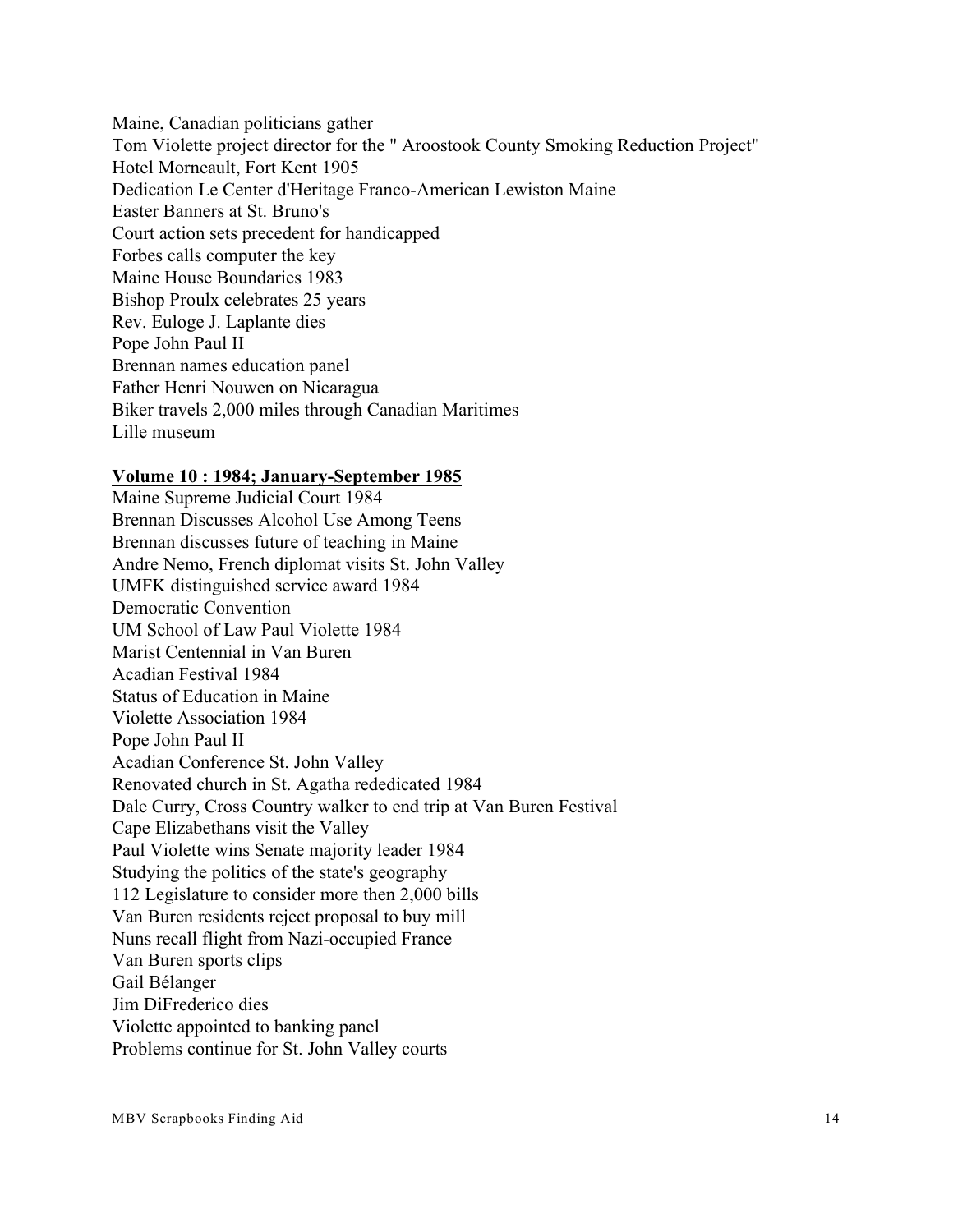Valley road work Catholic Charities appeal Ployes that please the palate UMFK 103rd Commencement Canadian, Maine legislators plan September conference 1985 Park in Van Buren honors 4 soldiers ( Bertrand Levesque, Fernand Cyr, Joseph Fournier, Clarence Lavoie Premier Richard Haltfield, MLA Percy Mockler

#### <span id="page-14-0"></span>**Volume 11 : June-December 1985; 1986**

Reynold Thibodeau ordained Maine senators burn the midnight oil 1985 Elmer Violette BU reunion Air Forces inducts 41 Maine men Boy Scouts set out on ancestral route Acadian Festival 1985 Senate President Charles Pray Paul Violette appointed to the state economic development committee National Shrine of the North American Martyrs Muskie praised at dedication Catechists of St. Teresa's in Brewer gain diocesan recognition banquet honors Van Buren youth Chamber of congress annual banquet, 1985 Cohen says change needed in trade laws Future remained uncertain fro Cooperative Extension Service Violette asks for Barresi's resignation Space shuttle explodes Seat belt debate 1986 Barbara Gottschalk first female agricultural commissioner Senate OK's Martin Luther King holiday Paul Violette won't seek re-election to senate 1986 Importance of tourism to Maine 1986 Justice Violette resigns 1986 Paul Violette Named to New England and Eastern Canada commission Van Buren hospital celebrates 25th year Mitchell speaks on rural health care Van Buren Chamber of Commerce annual banquet 1986 1986 Franco-American Recognition Dinner Aroostook county democrats to honor retiring state senators Committee vows to support bond issues for universities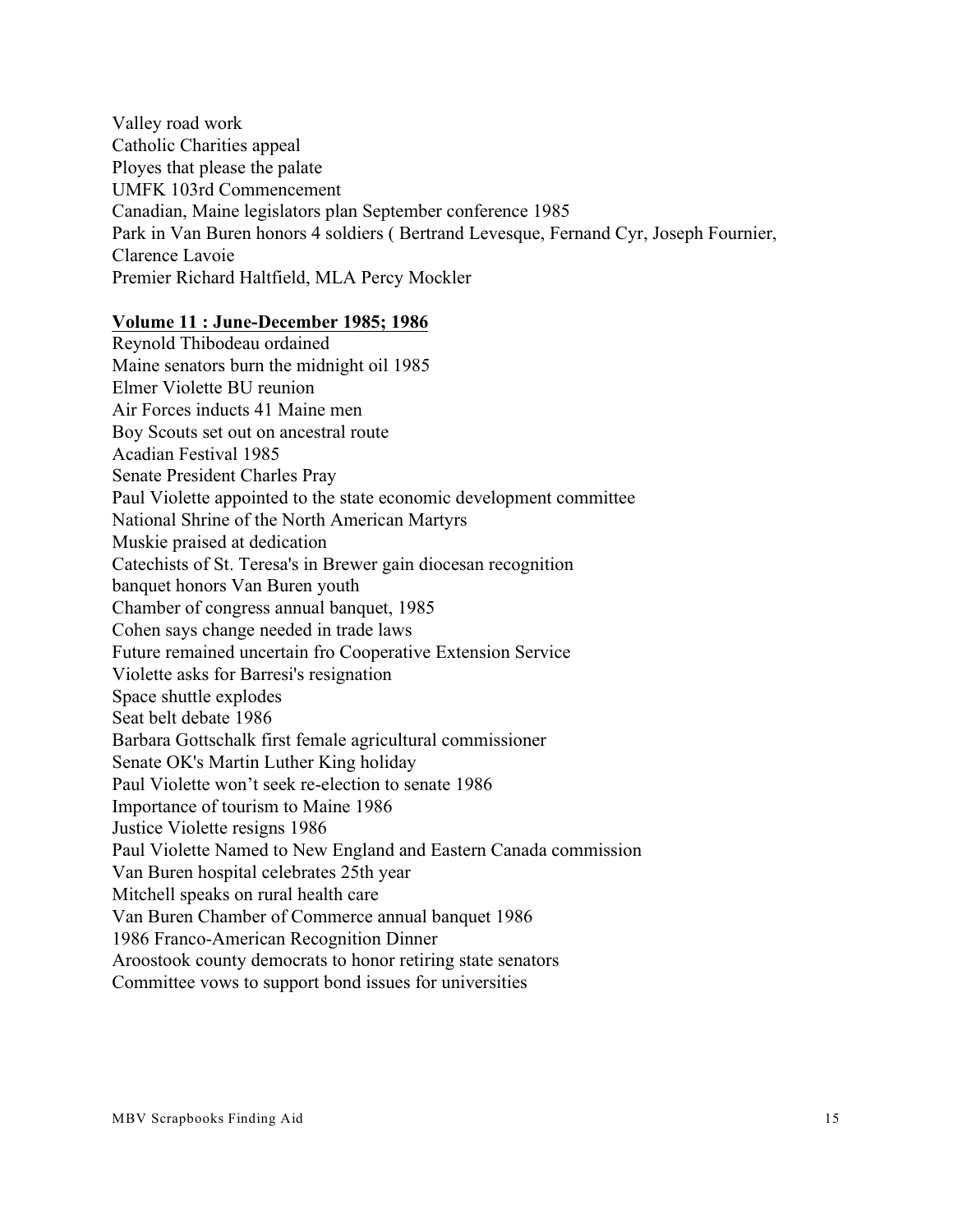## <span id="page-15-0"></span>**Volume 12 : 1987**

Seat Belt Program Margaret Lanoue Canadian Film Center in full swing Muskie Brennan Family photos - Aroostook River, Julia, Hugh, Sarah, Shirin, Violette reunion, Easter 1987, Zacharie, Esmail, Tiago Oldest Peace Corps volunteer still serving New computer firm opens in Bangor, Hamid Ansari Technical Director Acadian Village preserves ancestral lifestyle Pilgrimage to the Holy Land, Greece, Turkey, and Rome Ursuline Sisters leave St. Leonard after 40 years Another viewpoint on the future of the valley Rev. Clement Thibodeau pastor of St. Mary's, Bangor French delegates visit Grand Isle 1987 Paul Violette, Maine Turnpike Authority Director, 1987

## <span id="page-15-1"></span>**Volume 13 : 1988**

Maine Turnpike Airplay - Violette house UMFK Committee on French Heritage Van Buren Eagle Scouts Uncle Euloge, Father Laplante of Van Buren Three French family Favorites (tourtier, creton, and ploy) Sanctuaire Notre Dame Du Cap Constance Michaud Estate Auctioned, Van Buren Family Photos (Sarah, Shirin Esmael, Sarah, Zacharie, Julia, summer 88 everyone) Violettes donated genealogical research to to Abel J. Morneault Library Haitian journalists to St. John Valley Good Shepherd Sisters of Quebec Wood mill to open in Van Buren Conference of Chief Justices House Speaker Jim Wright Mount Merci reunion 1st Elderhostel - International Tour 1988 Pope John Paul II Nun finds growth as principal Lille restores landmarks Tom Violette Dunlap Corp. St. Bruno Religious Education Center Dedication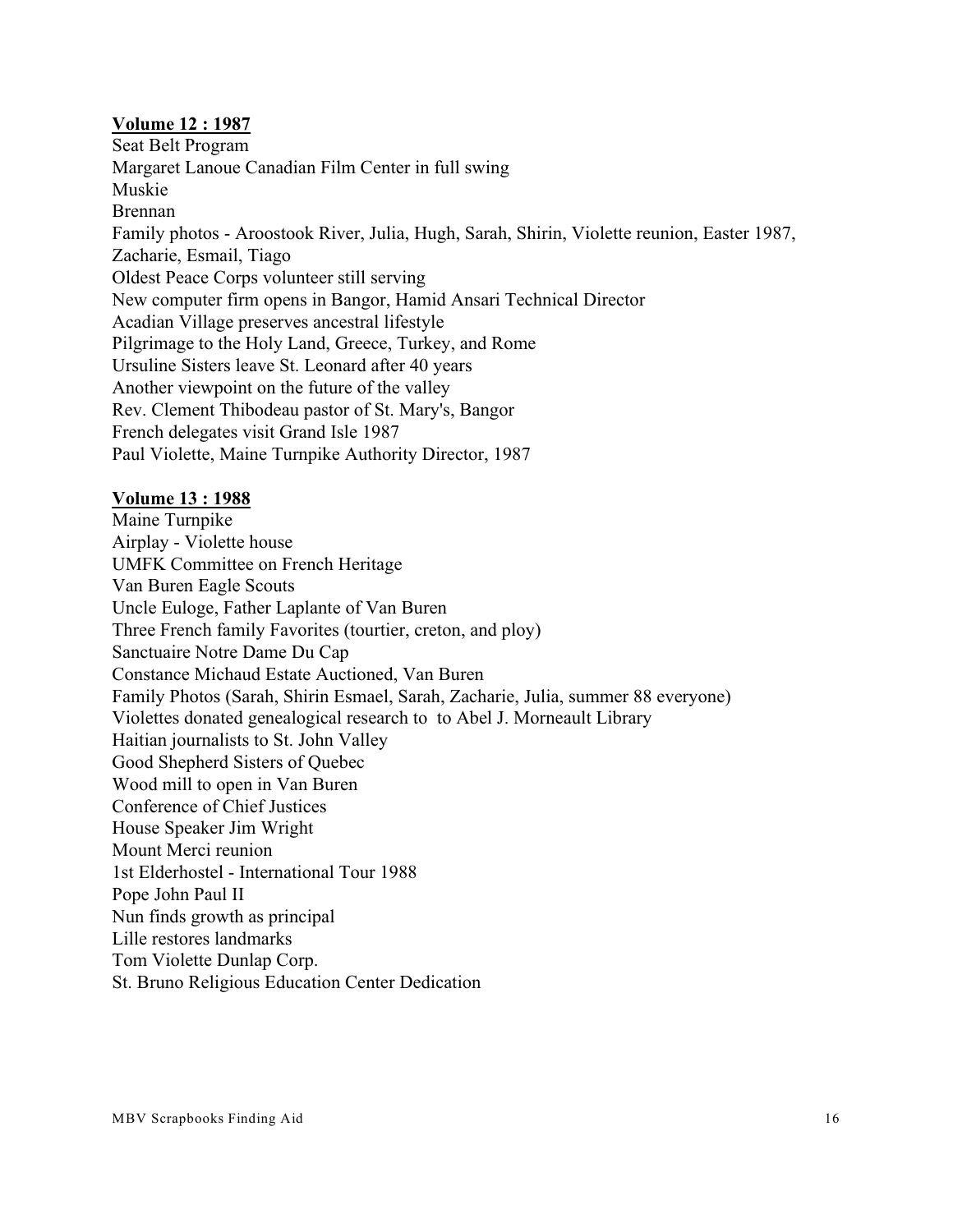## <span id="page-16-0"></span>**Volume 14 : 1989; January-June 1990**

Nurses Critically Injured in P.I. crash Family photos: Nasrin's baptism, summer 1989 Bishop Joseph Gerry Hard Times and After (UMFK exhibit) Marc Violette Earth Day - Adirondack focus on environment 1789-1989 - Bicentennaire de la Grande - Riviere Elmer swears in new citizens Upper Kennebec and Moose River Valleys Marc receives reporting award UMFK awarded \$150,000 Acadian archival grant Building named to honor late Dollard Bélanger 50th Class reunion 1939 Aroostook's conference on ministry Access to legal system for all Commission proposed to preserve Acadian history and culture Cary to open center in Van Buren 1989 Origins of Farrell-Michaud house preserve in a bed and breakfast B-52 the Paul Bunyan of Air Force Bombers John Martin Honored for state service Dumont named UMFK president 1989 PCA to present flutist Rampal Bélanger family helped pound out early history of Grand Falls Vladimir Ashkenazy, concert pianist Historic Grand Isle church undergoes major restoration Antonine Maillet Acadian scholar honorary degree Maine's Franco American culture preserved by Acadian Archives - Archives Acadiennes UM French professor Robert Rioux retiring

## <span id="page-16-1"></span>**Volume 15 : July - December, 1990; January-June, 1991**

Acadien Village, Caraquet, New Brunswick 12 African Journalists visit UMFK, September 1990 UMFK, Saint Louis Maillet cooperative agreement, September 1990 Ngyen Violette 1990 Paul Violette elected to IBTTA Board of Directors, October 1990 Van Buren High School girls soccer title Class C, November 1990 Marcella and Elmer Elderhostel trip to Quebec, October 1990 Helen Berube Adult Education Teacher Award, November 1990 UMFK Acadian Archives to open, November 1990 Gov. McKernan's son, Peter, dies, January 1991 St. Remi, Keegan, November 1990 Maine Acadian Culture Preservation Act, January 1991 Folklife Survey, St. John Valley, June 1991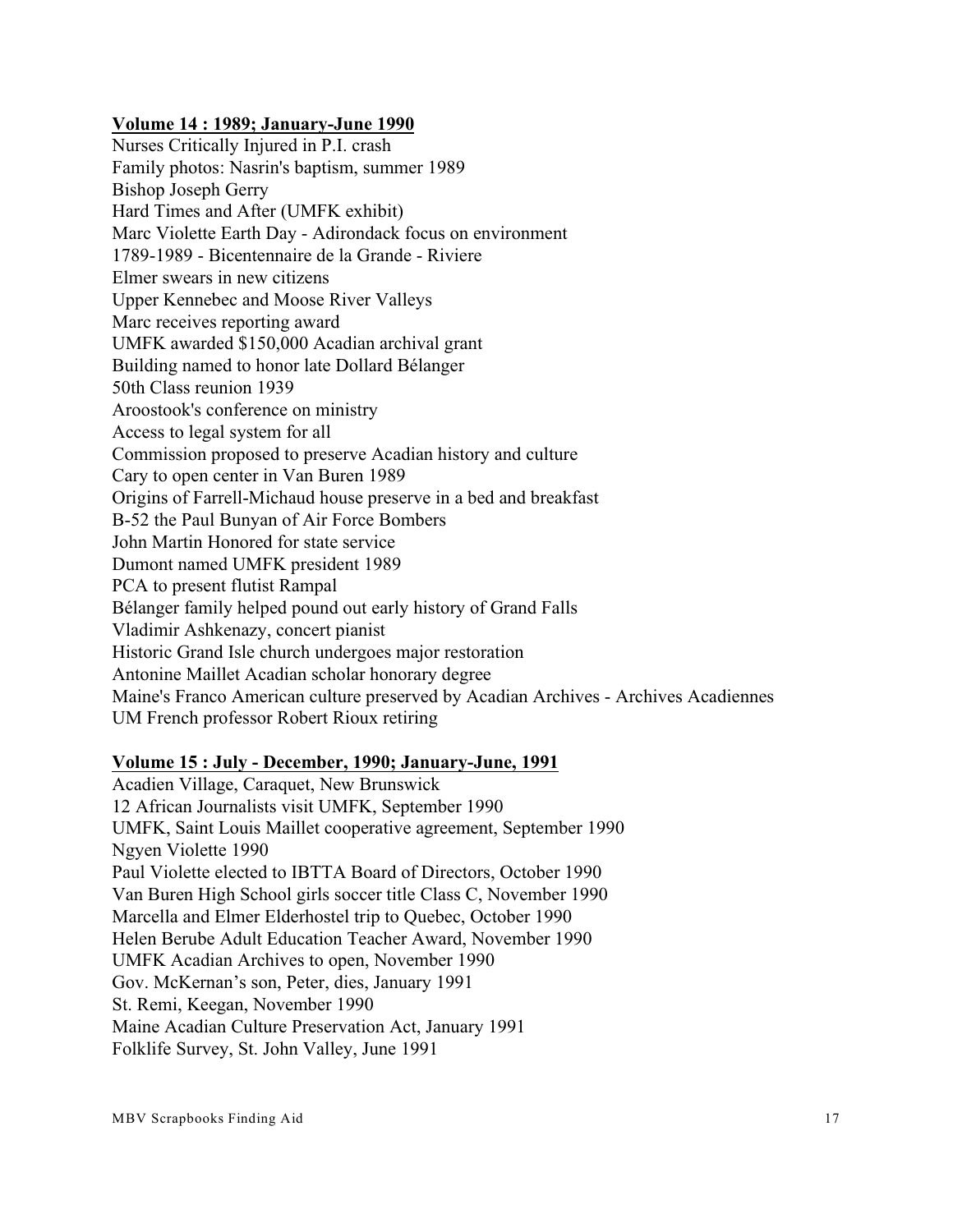Maine Acadian Culture Survey, Good Shepherd Sisters, June 1991 Violette interview, Los Angeles Times, January 1991 Inauguration, Gov. John McKernan St. Bruno, St. Remi merge, February 1991 Tom Violette promotion, Dunlap Corporation Marcella and Elmer join S.C.I.M. Affiliates, March 1991 Allagash Flood, April 1991 Maine Turnpike widening George Bélanger, Sr. dies, May 1991 Marcella Honorary Degree, UMFK, April 1991 MSAD #33 Bilingual Education, June 1991 Acadian Hard Times Exhibit, May 1991 Elmer Violette, Supreme Court hanging, May 1991 Good Shepherd Sisters Centennial, Van Buren, 1991 Early photo, Ferry Crossing, Van Buren, June 1991

#### <span id="page-17-0"></span>**Volume 16 : July-December, 1991; 1992; January-March, 1993**

International Grande Riviere Festival, July 1991 Yvonne Bélanger dies, June 1991 Van Buren High School Boys and Girls Soccer Champions Class D, November 1991 Marc Violette, Articles, News Reporter, New York, 1991 Workers Comp Panel, April 1992 Bossé Family Tree Ed Pert Day, May 1992 Kindle School closes, Van Buren, June 1992 French Ambassador to US visits Augusta, September 1992 Father Frank hospital chaplain Elderhostel trip to France, October 1992 History of State Senate candidates from the St. John Valley, November 1992 Rev. Cyr Parent dies, September 1991 University of Maine Law School Bequest, Violette/Lombard, 1992 John Martin House speaker, December 1992 Marcella thesis to UMFK Archives, January 1993 Early photo Potato Harvest, Van Buren, January 1993 Committee kills bill to close UMFK, February 1993

## <span id="page-17-1"></span>**Volume 17 : April-December, 1993; 1994**

Fr. Frank campus minister UMO, April 1993 SAD 24 to induct Marists into Hall of Fame John Martin recognition night, May 1993 Northern Maine Bilingual Education Program St. John river Tribute, July 1993 Violette Family Reunion, July 1993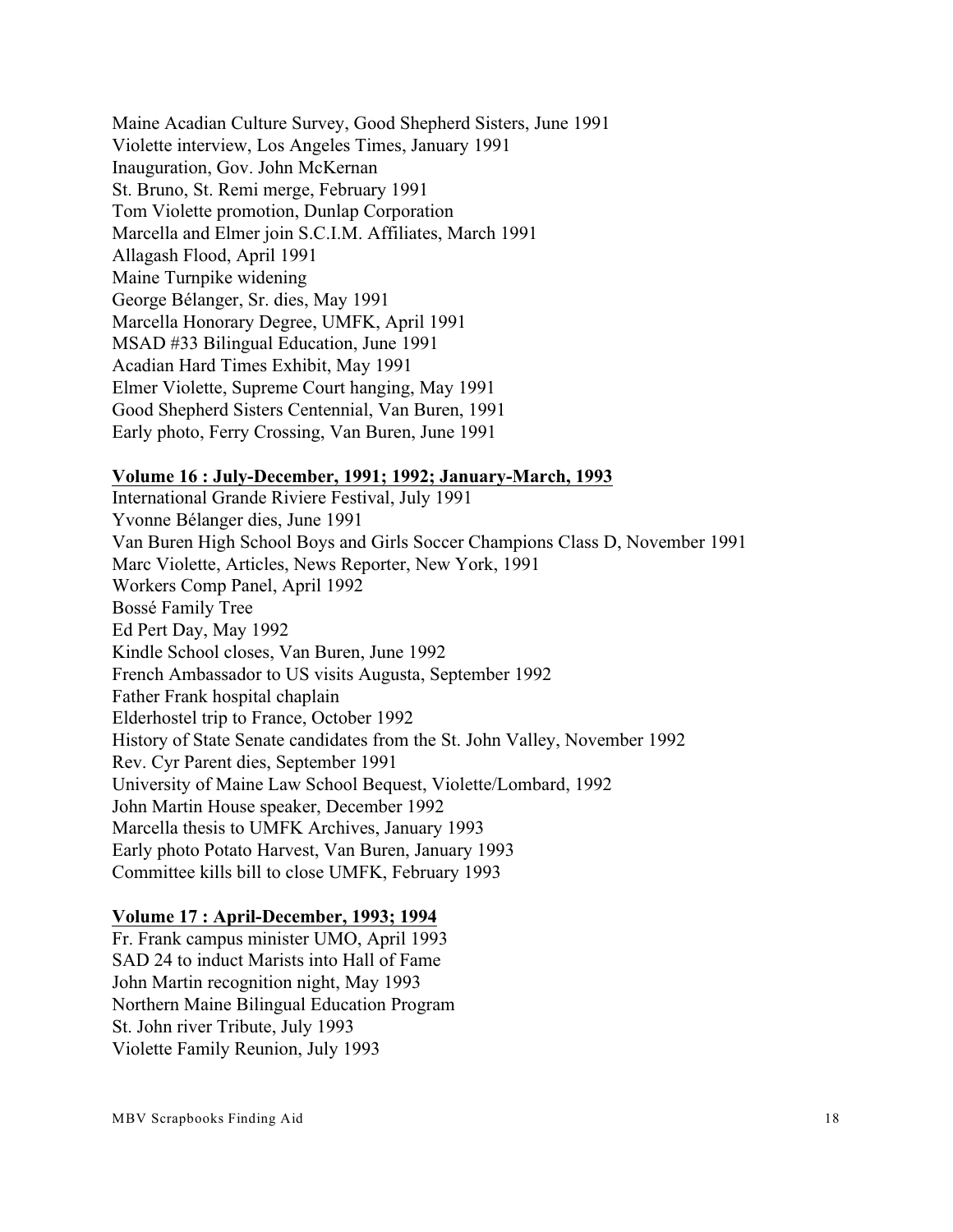Marcella 50<sup>th</sup> College Class Reunion, College of New Rochelle, 1993 Violette Family Reunion, Lewiston, August 1993 Neil Lapointe Harvesting Potatoes, September 1993 Chanel Bouchard, Van Buren Fire Chief Best in State, October 1993 Bishop Amedee W. Proulx dies, November 1993 Marc Violette Award of Excellence State Government Coverage, April 1993 Justice Elmer Violette, Church World, December 1993 Cyr Plantation School National Register, February 1994 Edmund Muskie Day, March 1994 Gail Bélanger teaching, March 1994 Gravediggers, Van Buren, May 1994 Veterans D-Day Parade, Van Buren residents, June 1994 Alda Small walks for hunger, June 1994 Franco American Database compiled, July 1994 Violette photo in France, December 1994 Sister Ste Jeanne D'Arc, October 1994 Smithsonian England Trip, Marcell and Elmer, 1994 Lille Store Closing, September 1994 Tribute to George Mitchell, December 1994 Doris Bélanger tribute to her family, 1994

#### <span id="page-18-0"></span>**Volume 18 : 1995; January-June, 1996**

Congressman Baldacci swearing in, January 1995 Matt Rossignol, Van Buren Basketball, February 1995 Harold Maddocks, Van Buren man recalls W.W.II, April 1995 University of Angers (France) and UMFK exchange, March 1995 Amy McInnis Sports, May 1995 Chuck and Cher Gagnon turn St. Remi rectory renovated, May 1995 Marshall A. Stern dies, June 1995 Bishop Michael Cote ordained, July 1995 Acadian Village, Caraquet, New Brunswick, July 1995 Paul Violette, Rose Nadeau appointed to Maine Acadian Culture Commission, August 1995 Marcella, 1939 High School Class Lunch group, August 1995 Cypress Bossé Family Homestead Hilda Martin dies, November 1995 Van Buren district court closes, October 1995 Fr. Philip Laplante Boat Mission, 1995 Edmund Muskie dies, March 1996 Adelaide Lapierre dies, June 1996

## <span id="page-18-1"></span>**Volume 19 : July-December, 1996; 1997**

Three Van Buren Lajoies, Marists, August 1996 Marcella certificate CCS teacher 29 years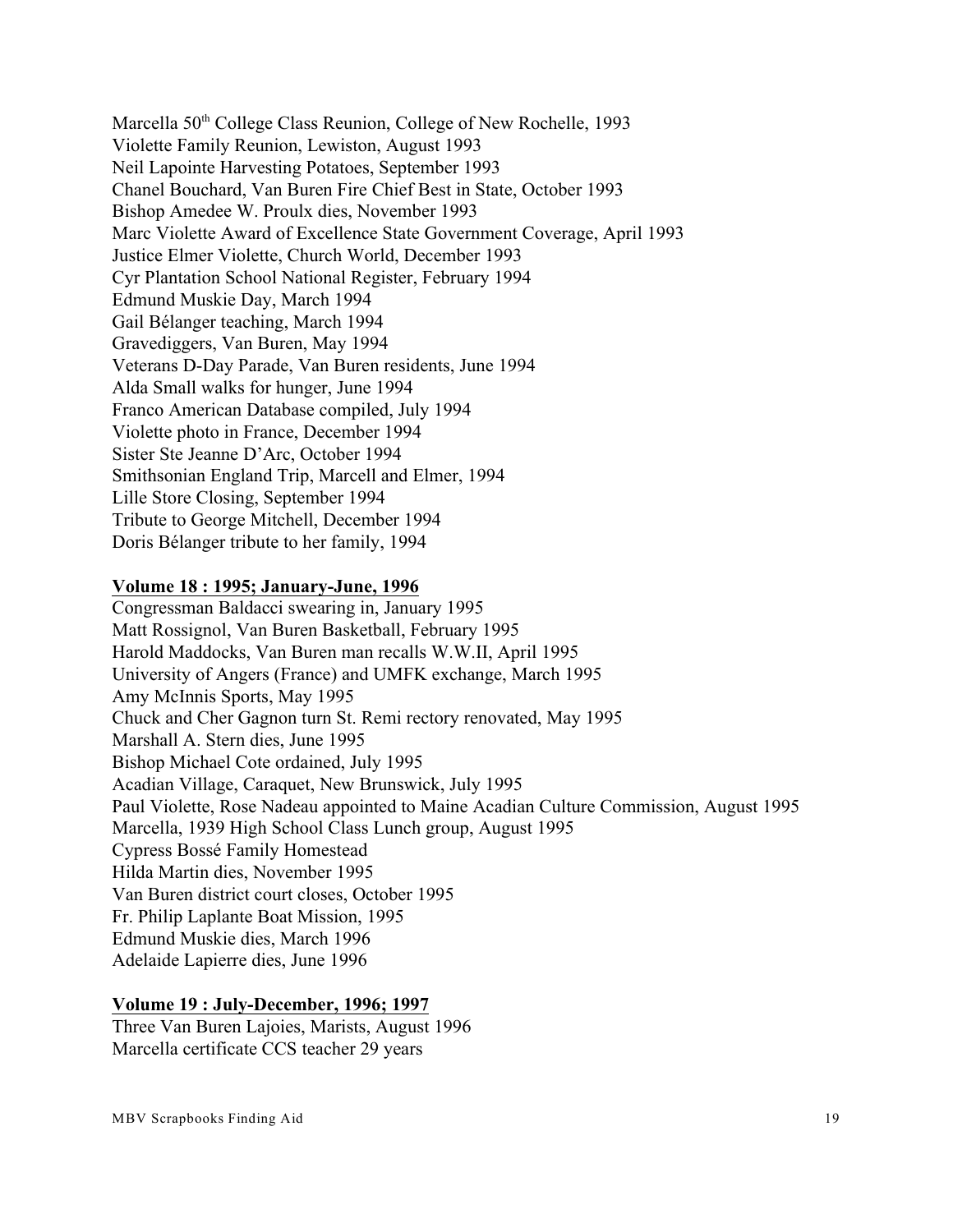Marshall Stern memorial St. Teresa, Centennial, October 1996 Paul Cyr dies, October 1996 Van Buren High School Boys soccer win Eastern Maine titles, November 1996 Martine Pelletier, Dedication Special Collections, Van Buren Library, November 1996 Maine Potato harvest, October 1996 Bilingual Education, December 1996 Rev. Guy A. Lebel dies, May 1977 Pauline Doucette dies, May 1997 Severin Beliveau, Making French Connection, January 1997 Justice Elmer H. Violette Fund for International Programs, Summer 1997 Isaac Harris dies, September 1997 Jacques Fernand LaPoint, Van Buren native ordained, May 1997 Acadian Archives seeks new home, July 1997 Verna Cyr,  $40<sup>th</sup>$  anniversary of cooking at St. Bruno's convent, 1997 Oldest parish in Northern Maine, St. Bruno, October 1997 25<sup>th</sup> Anniversary Franco American Center, Marcella and Elmer honored couple, November 1997 Marcella, holiday traditions, December 1997 Acadians in St. John Valley, August 1997

## <span id="page-19-0"></span>**Volume 20 : 1998; 1999**

Joseph Sirois dies, January 1998 St. John Valley Francophone Summit, February 1998 Marcella, Women of Aroostook Calendar, March 1998 Martin Violette dies, May 1998 Marcella 55<sup>th</sup> College of New Rochelle class reunion, June 1998 Father David Lajoie dies, June 1998 Kermit Lipex on federal court, July 1998 John Sirois dies, October 1998 50<sup>th</sup> Anniversary Bay View Convent, 1998 Hectorine La Forge named to Order of Canada, January 1999 Matt McInnis sports, May 1999 Glen Manuel dies, August 1999 Bossé Family Reunion, July 1999 Fort Kent Mass marks nuns departure, September 1999 Good Shepherd Affiliates  $10<sup>th</sup>$  anniversary, September 1999

## <span id="page-19-1"></span>**Volume 21 : 2000; 2001**

Julia Violette graduation, College of New Rochelle, May 2000 Elmer dies, June 18, 2000 Family photos, Funeral of Elmer, June 2000 Phillipa Violette dies, January 2001 Annie Madore, Van Buren native, snowmobiles at 103 years, March 2001